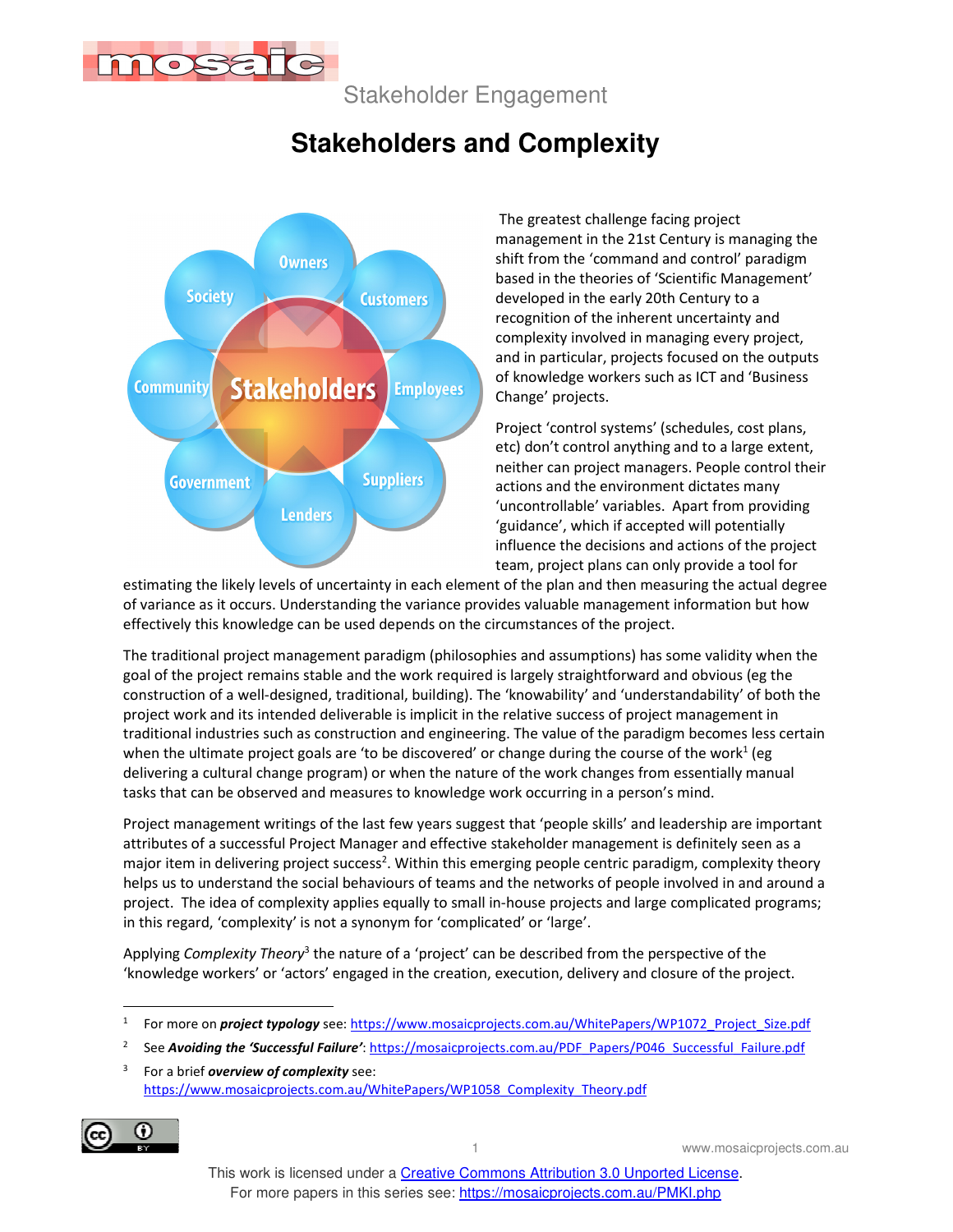### Stakeholder Engagement



Consequently, the purpose and use of project management artefacts such as schedules and EV charts changes from 'control' documents to communication tools to influence each of these 'actors' (stakeholders) behaviours.

Two relatively recent views of projects are the ideas of projects as TKOs and the project team as a social network within a larger social network comprised of the project's stakeholders and surrounding community. These ideas have much in common.

- Viewing a project as a temporary knowledge organisation (TKO) moves the focus of project management from the observation of the output of the project (its deliverable) to the processes needed to transform inputs received by the project team into the project deliverable(s). This transformation is achieved by the gathering, melding, processing, creating and using of knowledge. The concept of a TKO represents a shift from viewing projects as 'tools' applied to solving problems, where people are outside the project; to the creation of a sense-making community of practice by the people involved in the project. This requirement for project team members to act as knowledge workers leads to additional expectations of the leadership qualities of the project manager<sup>4</sup>.
- Social Network Theory is similar. A social network is a social structure made of nodes (which are generally individuals or organizations) that are joined by some form of relationship. The shape of a social network helps determine the network's usefulness to its individual members. The project team is a social network and it exists within a larger network primarily consisting of the project's stakeholders. The project network can be considered as being both independent of the larger organisational network and an integral part of it.



#### **Fig. 1 – Influence Networks**

Each network contains a level of 'social capital' - the sum of the actual and potential resources embedded within, available through, and/or derived from the network of relationships that connect its members. The two key aspects of social capital are the 'know how' required to create and deliver the project outcome and the 'willingness' to exert effort to achieve the project outcome. Importantly, the level and availability of social capital within a social network is not fixed, it can be increased by developing:

• A more effective network by creating stronger relationships (links)

<sup>4</sup> See: *Project Relationship Management and the Stakeholder Circle* pp18: https://mosaicprojects.com.au/PDF\_Papers/P021\_L\_Bourne\_Thesis.pdf



2 www.mosaicprojects.com.au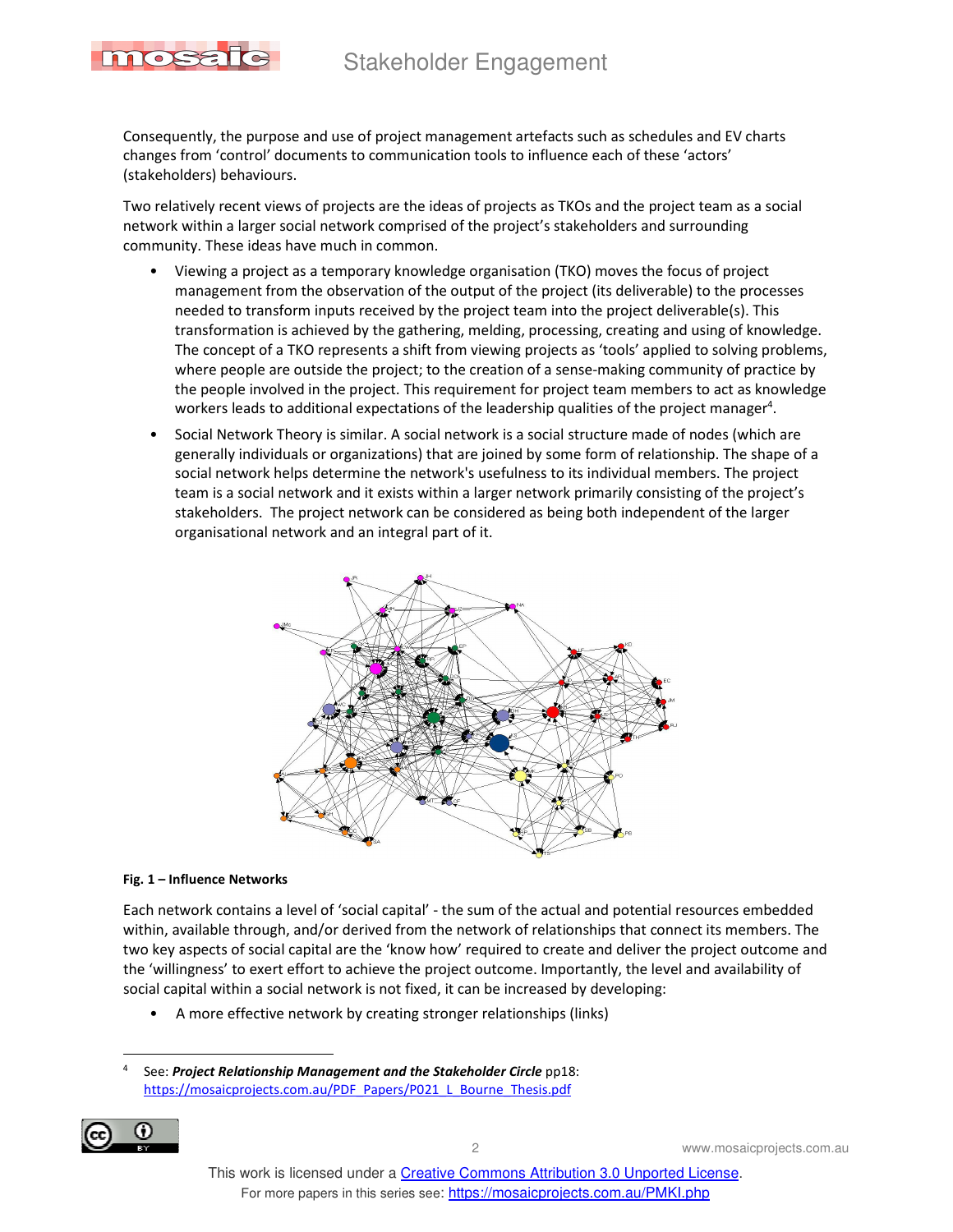## Stakeholder Engagement

- A better alignment of the actor's objectives through developing clear, agreed goals
- Effective collaboration and leadership (ie by developing a 'high performance team').

Conversely social capital can be dissipated by ineffective leadership, lack of agreement, contradictory visions, etc (ie, by allowing a dysfunctional team to develop).

Combining these ideas, it is reasonable to assert that it is the actual transfer of relevant existing knowledge through the 'social network' that allows the project team, functioning as a TKO, to develop the new knowledge needed to create the project's deliverables. It is also important to note the actual transfer and creation of knowledge and the implementation of the 'new knowledge' to create the project deliverable is absolutely controlled by the willingness of the actors within the network to engage positively in the work. Therefore, effectiveness of this process is constrained:

- in part by the extent of knowledge actually available to the network,
- in part by the efficiency of the network in transmitting the information to and between the actors who need to make use of it, and
- in part by the willingness of the actors to actively engage in the processing and implementation of the knowledge in an aligned and effective manner.

The observation of a 'high performance team' is evidence of the knowledge processing and social networking systems working effectively.

The consequence of accepting these ideas is to shift the focus of project management from the object of the project to the people involved in the project (ie, its team members and stakeholders), and to recognise that it is people who create the project team, work on the project deliverables and close the project. Consequently the purpose of most if not all project 'control documents' such as schedules and cost plans shift from being an attempt to 'control the future' - this is impossible; to a process for communicating with and influencing stakeholders to encourage and guide their involvement in the project and create a jointly held objective for the team to work towards achieving.

The outcome of the project seen from these perspectives is under perpetual construction by the project team itself. The thousands of individual decisions made by each of the people in the team, every day the project is working, 'create' the future:

- Different information, will lead to
- Different decisions, which will cause
- Different outcomes, leading to
- A different 'future'!

mosale

And one of the key influences on the multitude of decisions being taken by team members every day should be the project plans and schedules, updated, adjusted and agreed by the project team.

The consequences of each individual decision is uncertain and the response of individuals and the team as a whole to each new decision and stimulus is influenced by concepts such as non-linearity and 'tipping points' but with skilled management, the desired outcomes can emerge from the 'chaos' of the teams interactions.

However, this is not a certain process! Complexity theory, as linked to TKOs and Social Network theory, suggests that the creation of a successful project outcome will always be an uncertain journey and the path to success or failure can and will be influenced by the actions and attitudes of the actors within the project team and the effect of actions by other stakeholders around the team. The key element is how effectively



3 www.mosaicprojects.com.au